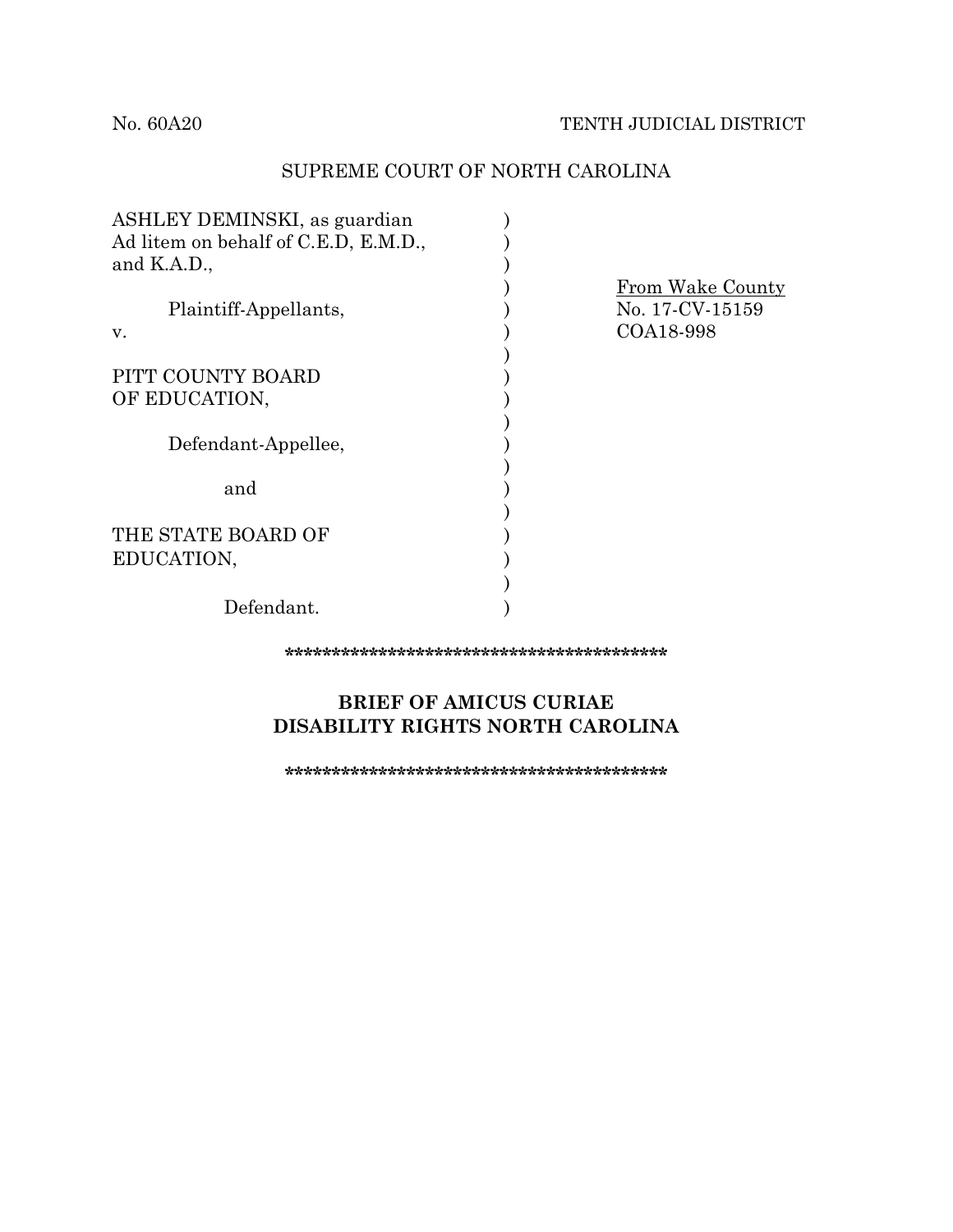# **INDEX**

| I. Students with Disabilities Are Vulnerable to Bullying,<br>Abuse, and Neglect That Interferes with Their Access                                              |
|----------------------------------------------------------------------------------------------------------------------------------------------------------------|
| II. The Court's Previously Articulated Standard for<br>Establishing a <i>Leandro</i> Claim Should Be Applied to<br>Cases Involving Interference with Access to |
|                                                                                                                                                                |
|                                                                                                                                                                |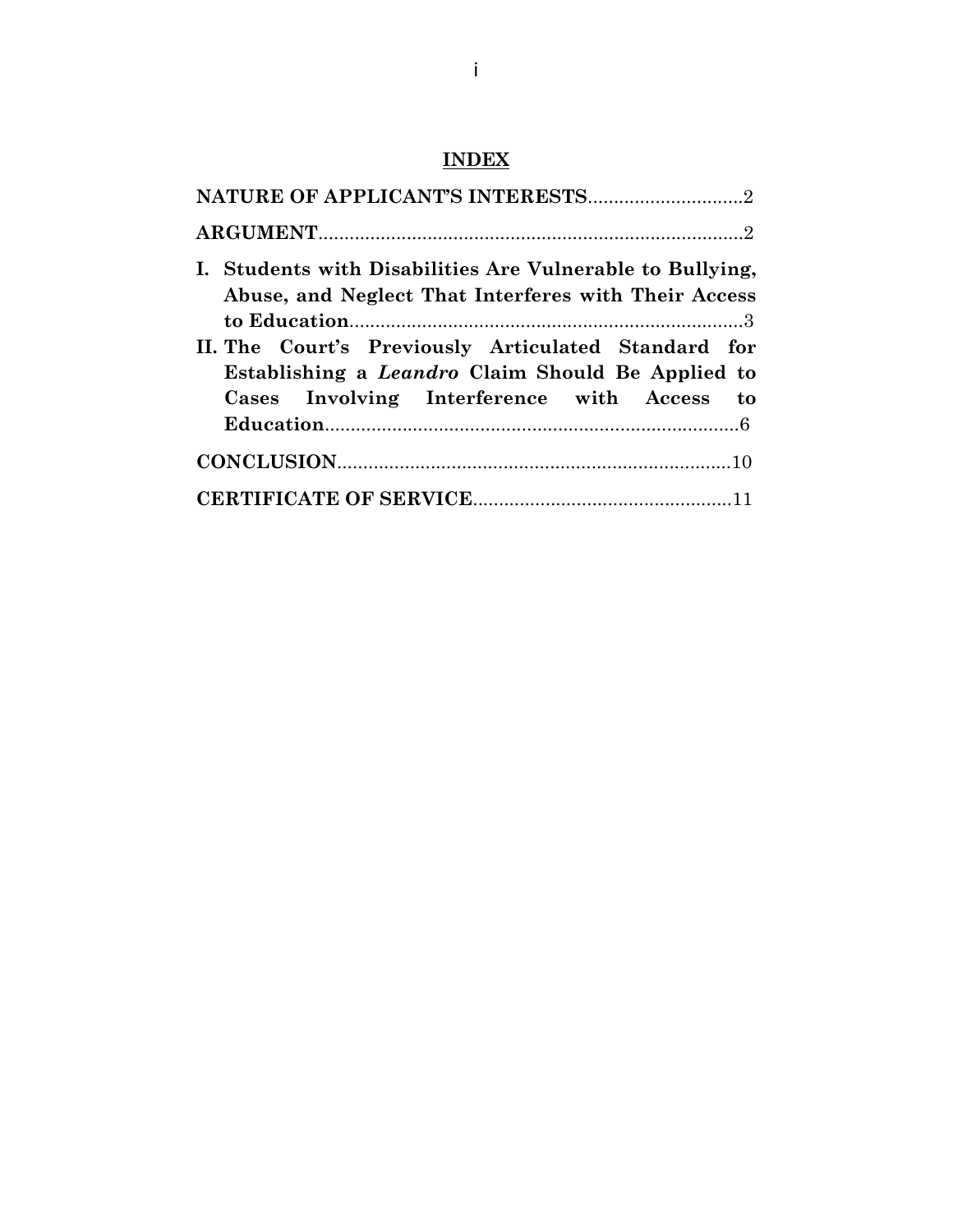# **TABLE OF CASES AND AUTHORITIES**

### **Cases**

| Craig v. New Hanover County Bd. of Educ., 363 N.C. 334, 678             |  |
|-------------------------------------------------------------------------|--|
|                                                                         |  |
| <i>Deminski v. State Bd. of Educ.</i> , __ N.C. App. __, __, 837 S.E.2d |  |
|                                                                         |  |
| Doe v. Charlotte-Mecklenburg Bd. of Educ., 222 N.C. App. 359,           |  |
|                                                                         |  |
| Hoke County Bd. of Educ. v. State, 358 N.C. 605, 620,                   |  |
|                                                                         |  |
| Leandro v. State, 346 N.C. 336, 357, 488 S.E.2d 249, 261                |  |
|                                                                         |  |
| <i>Porto v. Town of Tewksbury, 488 F.3d 67, 73 (1st Cir. 2007)8</i>     |  |
|                                                                         |  |
| State v. Carter, 322 N.C. 709, 724, 370 S.E.2d 553, 562                 |  |
|                                                                         |  |
| Tully v. City of Wilmington, 370 N.C. 527, 533, 810 S.E.2d 208,         |  |
|                                                                         |  |
|                                                                         |  |

## **Statutes**

## **Rules**

# **Other Authorities**

| Bear, George G., Mantz, Lindsey S., Glutting, Joseph J., Yang, |
|----------------------------------------------------------------|
| Chunyan, Boyer, Deborah E., Differences in Bullying            |
| Victimization Between Students With and Without Disabilities,  |
| School Psychology Review, 2015, Volume 44, No. 1, pp. 98-      |
|                                                                |
| Catharine A. McKinnon, In Their Hands: Restoring Institutional |
| Liability for Sexual Harassment in Education, 125 Yale L.J.    |
|                                                                |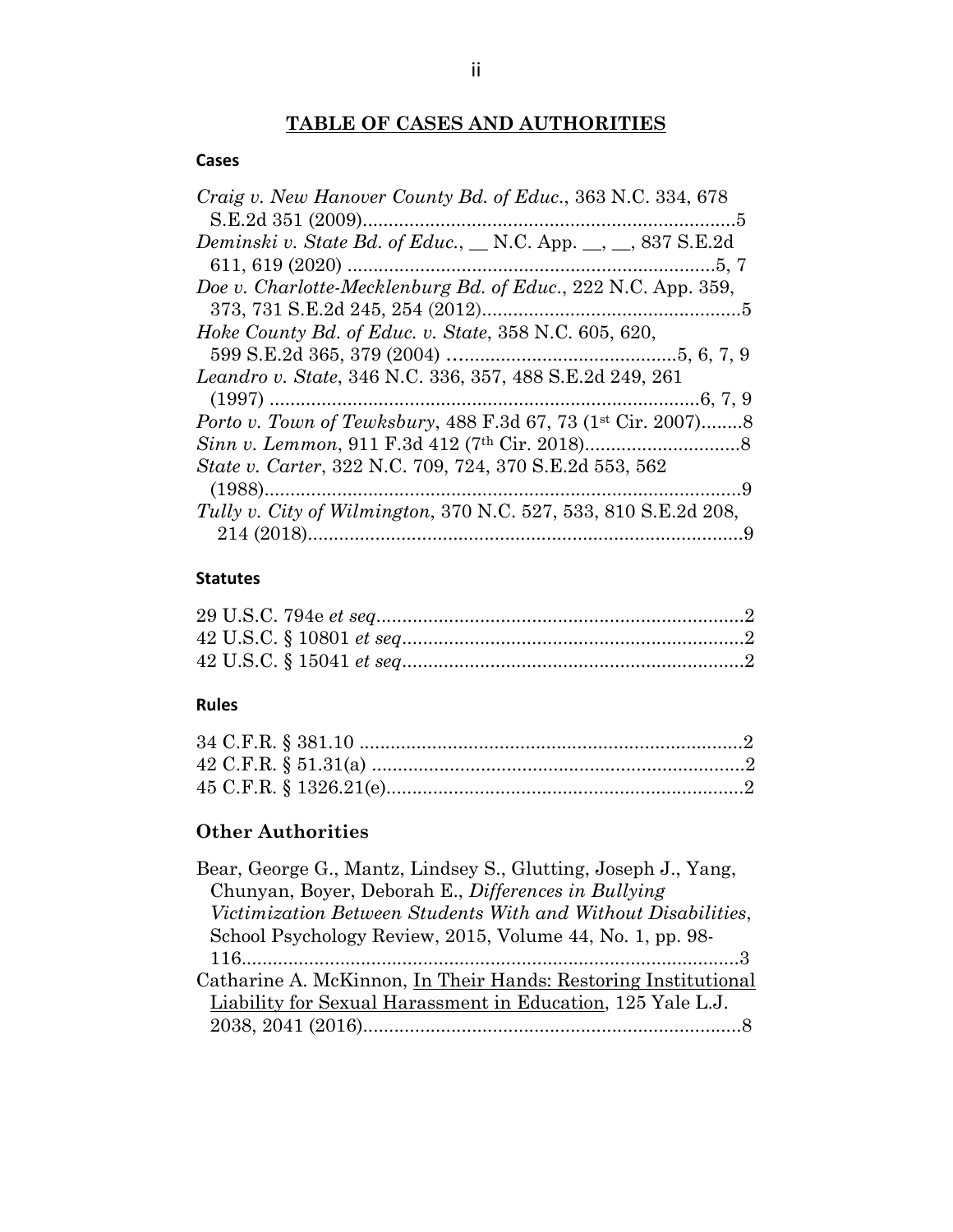| GAO, Seclusions and Restraints: Selected Cases of Death and |  |
|-------------------------------------------------------------|--|
| Abuse at Public and Private Schools and Treatment Centers,  |  |
| GAO-09-719T (Washington, D.C., May 19,                      |  |
|                                                             |  |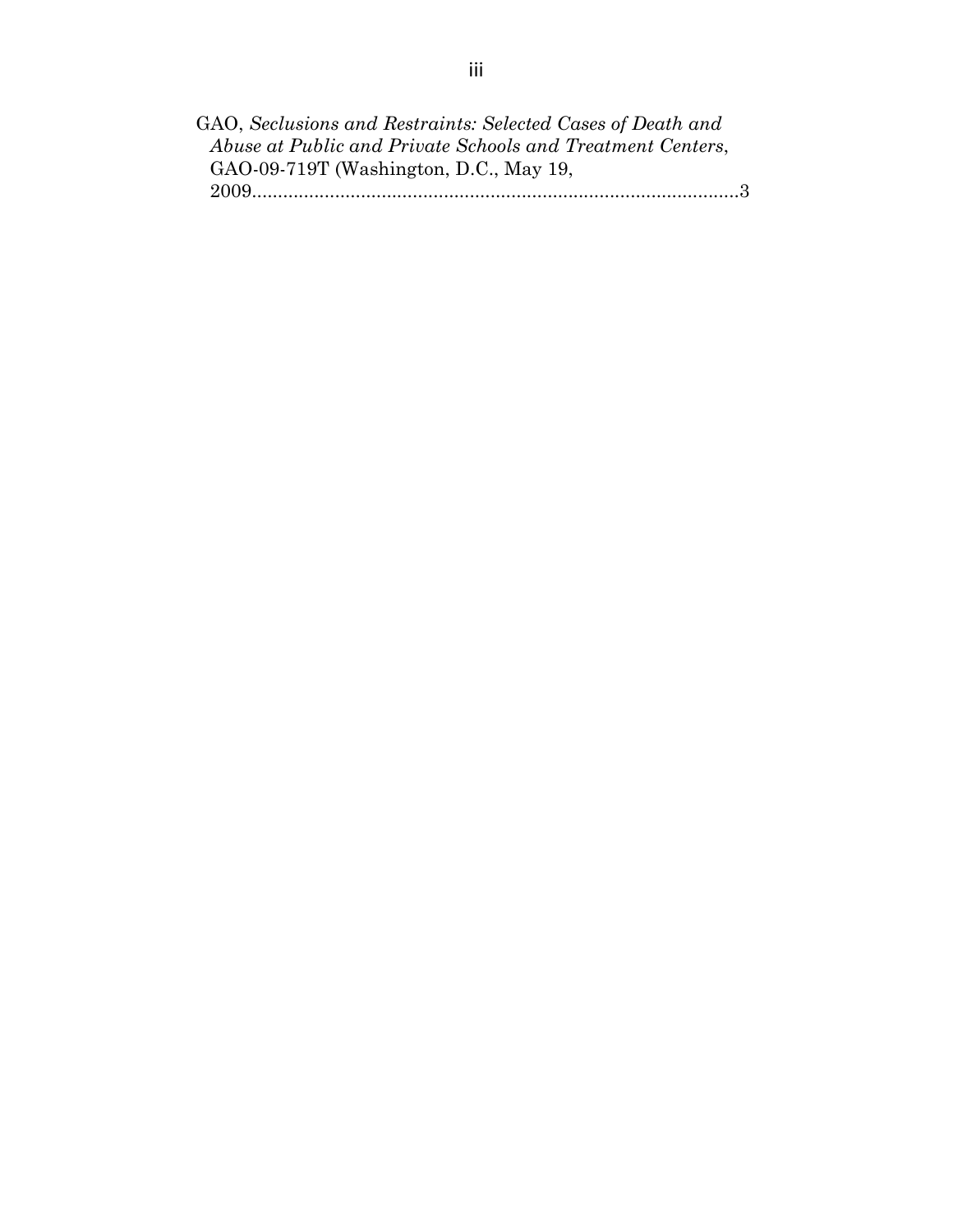### SUPREME COURT OF NORTH CAROLINA

| ASHLEY DEMINSKI, as guardian         |                                                  |
|--------------------------------------|--------------------------------------------------|
| Ad litem on behalf of C.E.D, E.M.D., |                                                  |
| and $K.A.D.,$                        |                                                  |
| Plaintiff-Appellants,<br>V.          | From Wake County<br>No. 17-CV-15159<br>COA18-998 |
| PITT COUNTY BOARD                    |                                                  |
| OF EDUCATION,                        |                                                  |
| Defendant-Appellee,                  |                                                  |
| and                                  |                                                  |
|                                      |                                                  |
| THE STATE BOARD OF                   |                                                  |
| EDUCATION,                           |                                                  |
|                                      |                                                  |
| Defendant.                           |                                                  |

**\*\*\*\*\*\*\*\*\*\*\*\*\*\*\*\*\*\*\*\*\*\*\*\*\*\*\*\*\*\*\*\*\*\*\*\*\*\*\*\*\***

## **BRIEF OF AMICUS CURIAE DISABILITY RIGHTS NORTH CAROLINA**

#### **\*\*\*\*\*\*\*\*\*\*\*\*\*\*\*\*\*\*\*\*\*\*\*\*\*\*\*\*\*\*\*\*\*\*\*\*\*\*\*\*\***

Pursuant to Rule 28(i) of the North Carolina Rules of Appellate Procedure,

Disability Rights North Carolina submits this brief as amicus curiae in support of

Plaintiff-Appellants.[1](#page-4-0)

<span id="page-4-0"></span><sup>1</sup> No person or entity other than Disability Rights North Carolina, directly or indirectly, either wrote this brief or contributed money for its preparation.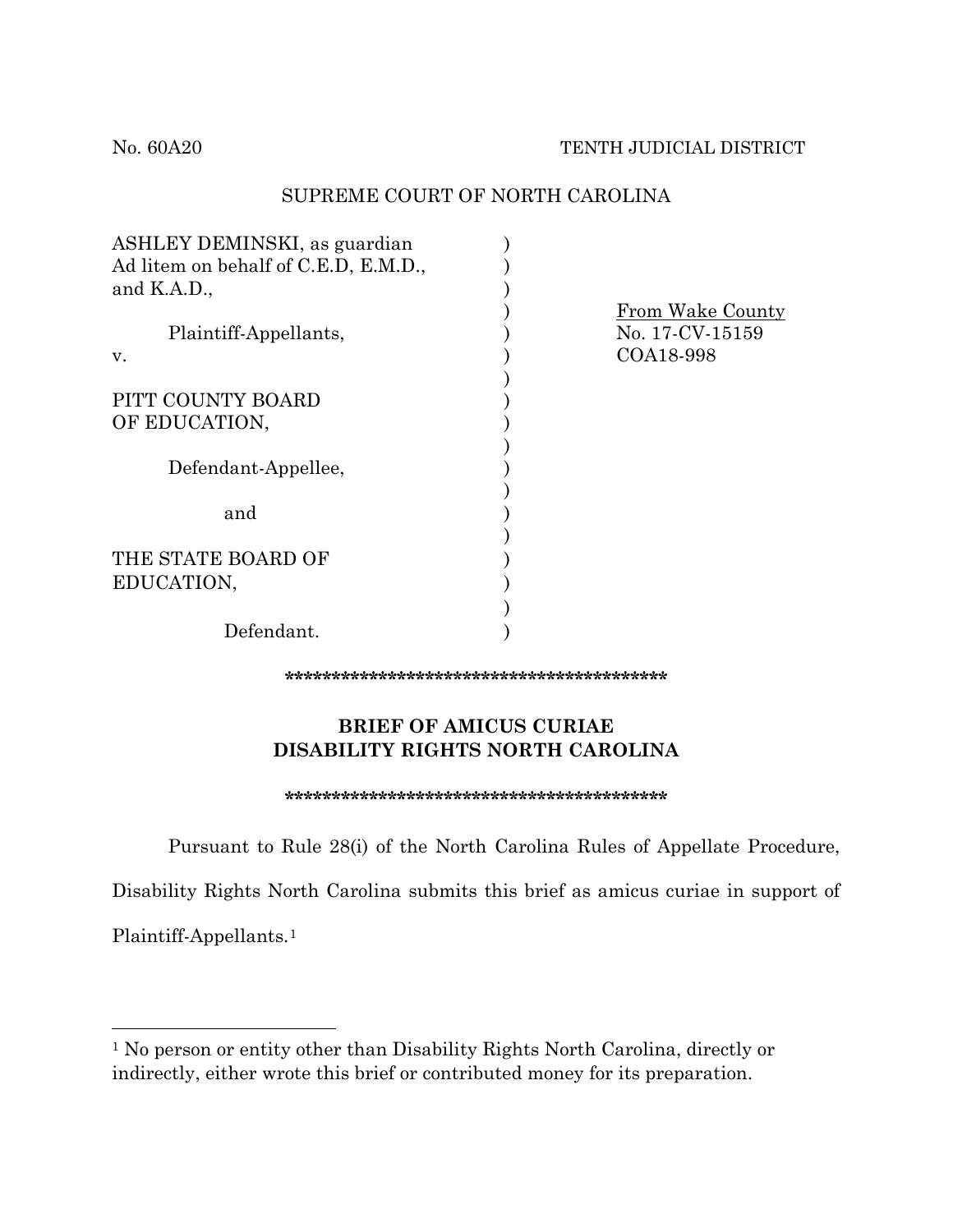#### **NATURE OF APPLICANT'S INTERESTS**

Disability Rights NC ("DRNC") requests to participate in this matter as amicus curiae to address the effect this Court's ruling may have on students with disabilities in our State.

DRNC is North Carolina's designated Protection and Advocacy System ("P&A"). DRNC is authorized by federal law to protect and advocate for the rights of individuals with disabilities. *See* 42 U.S.C. § 10801 *et seq*.; 42 U.S.C. § 15041 *et seq;*  29 U.S.C. 794e *et seq.* As the P&A, DRNC is empowered to "pursue administrative, legal or other appropriate remedies to protect and advocate on behalf of individuals with [disabilities] to address abuse, neglect or other violations of rights." 42 C.F.R. § 51.31(a); *see also* 45 C.F.R. § 1326.21(e) and 34 C.F.R. § 381.10 (containing parallel provisions).

DRNC's interest in the present case is to advocate for the legal rights of North Carolina students with disabilities to be free from abuse and neglect and to have access to the courts when they are subject to such harms.

#### **ARGUMENT**

#### **Summary of Argument**

The North Carolina Constitution's guarantee of a sound basic education includes the right to be free from bullying, abuse, or neglect that interferes with a student's education. Students must be able to obtain injunctive relief to end interference with their right to access their education, regardless of the subjective intent of the responsible school authorities.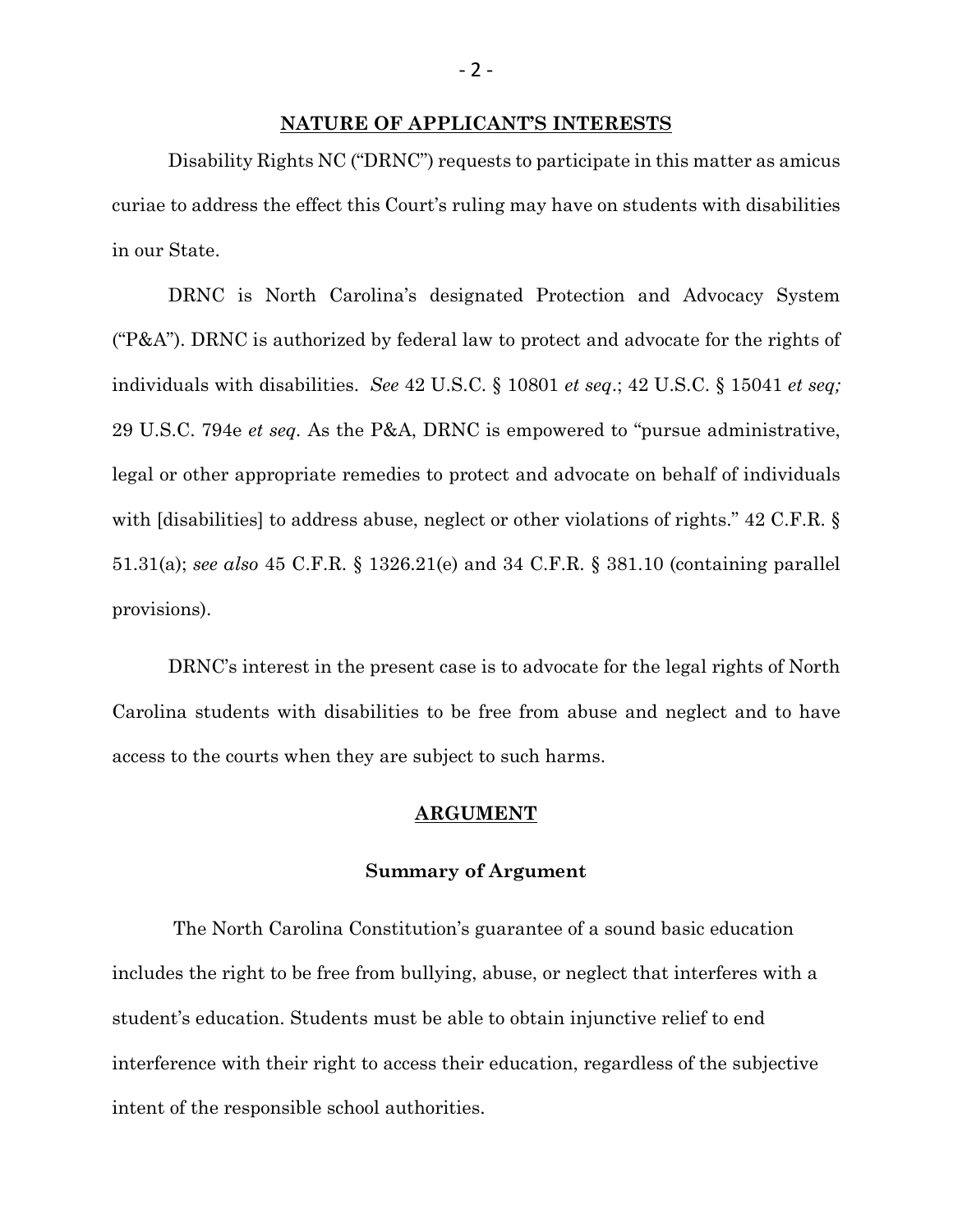# **I. Students with Disabilities Are Vulnerable to Bullying, Abuse, and Neglect That Interferes with Their Access to Education.**

Students with disabilities are significantly more likely than students without disabilities to experience abuse from both peers and school staff. Based on analysis of data regarding over 12,000 students, as compared to students without disabilities, one study found that:

- Children with autism have a 50% greater risk of being bullied;
- Between 41% and 66% of students with emotional disabilities have been bullied;
- 73% of students with mild intellectual disabilities were verbally bullied; and
- 63.7% of students with ADHD and other disabilities experienced at least one type of bullying behavior.

Bear, George G., Mantz, Lindsey S., Glutting, Joseph J., Yang, Chunyan, Boyer, Deborah E., *Differences in Bullying Victimization Between Students With and Without Disabilities*, School Psychology Review, 2015, Volume 44, No. 1, pp. 98- 116.[2](#page-6-0)

The Government Accountability Office reported, regarding allegations of abuse by staff in schools: "we did discover hundreds of such allegations at public and private schools across the nation between the years 1990 and 2009. **Almost all of the** 

<span id="page-6-0"></span><sup>2</sup> Available at: [https://disabuse.eu/sites/default/files/2018-](https://disabuse.eu/sites/default/files/2018-10/Differences%20in%20Bullying%20.pdf) [10/Differences%20in%20Bullying%20.pdf.](https://disabuse.eu/sites/default/files/2018-10/Differences%20in%20Bullying%20.pdf)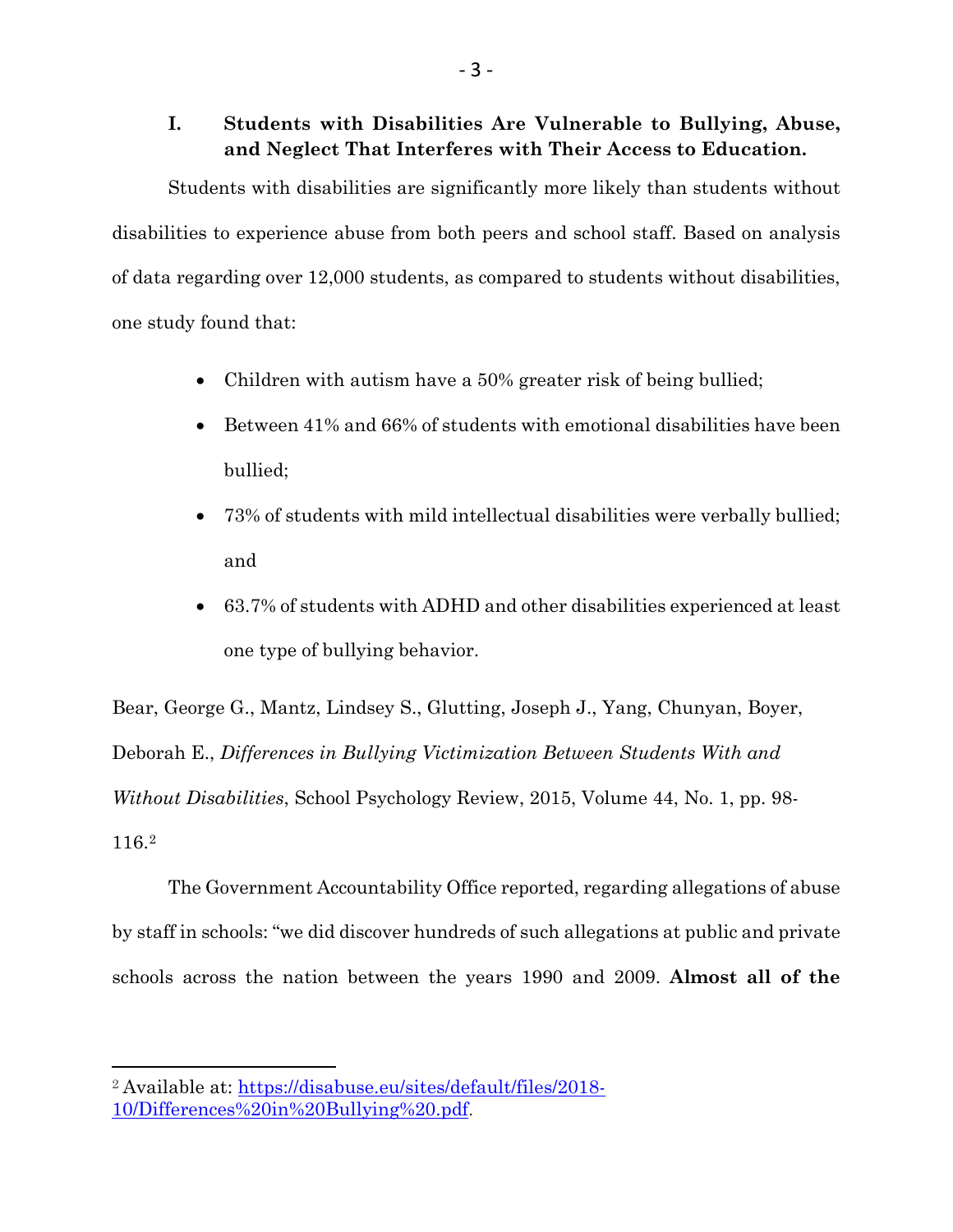**allegations we identified involved children with disabilities**.... [W]e continue to receive new allegations from parents and advocacy groups." GAO, *Seclusions and Restraints: Selected Cases of Death and Abuse at Public and Private Schools and Treatment Centers*, GAO-09-719T (Washington, D.C., May 19, 2009) (emphasis added).

DRNC's works to end the abuse and neglect of students. Some of that work, funded by the Governor's Crime Commission, is aimed at identifying abuse and neglect in integrated school settings as well as in separate schools or classrooms exclusively serving students with disabilities. DRNC regularly receives reports from parents about their children's unexplained injuries while at school, including significant bruises, rug burns, ripped clothing, as well as medical reports documenting head injuries, sprains, broken bones, dehydration, and lack of adequate food intake. DRNC's recent investigations of abuse and neglect of students with disabilities in schools include: i) a student who was punched on multiple occasions, likely over the course of more than one school year, by the aide in his classroom; ii) a student who was, on a daily basis, separated from her peers, tied to a chair and forced to wear a helmet with a face mask; iii) multiple Deaf students who were held face-down with their arms pinned, exacerbating underlying health conditions and preventing them from communicating via sign language; iv) a student who was restrained face-down with such force that he had petechia in his eyes (typically seen in strangulation victims); and v) countless students who have been locked for hours in closets, bathrooms, and make-shift seclusion spaces.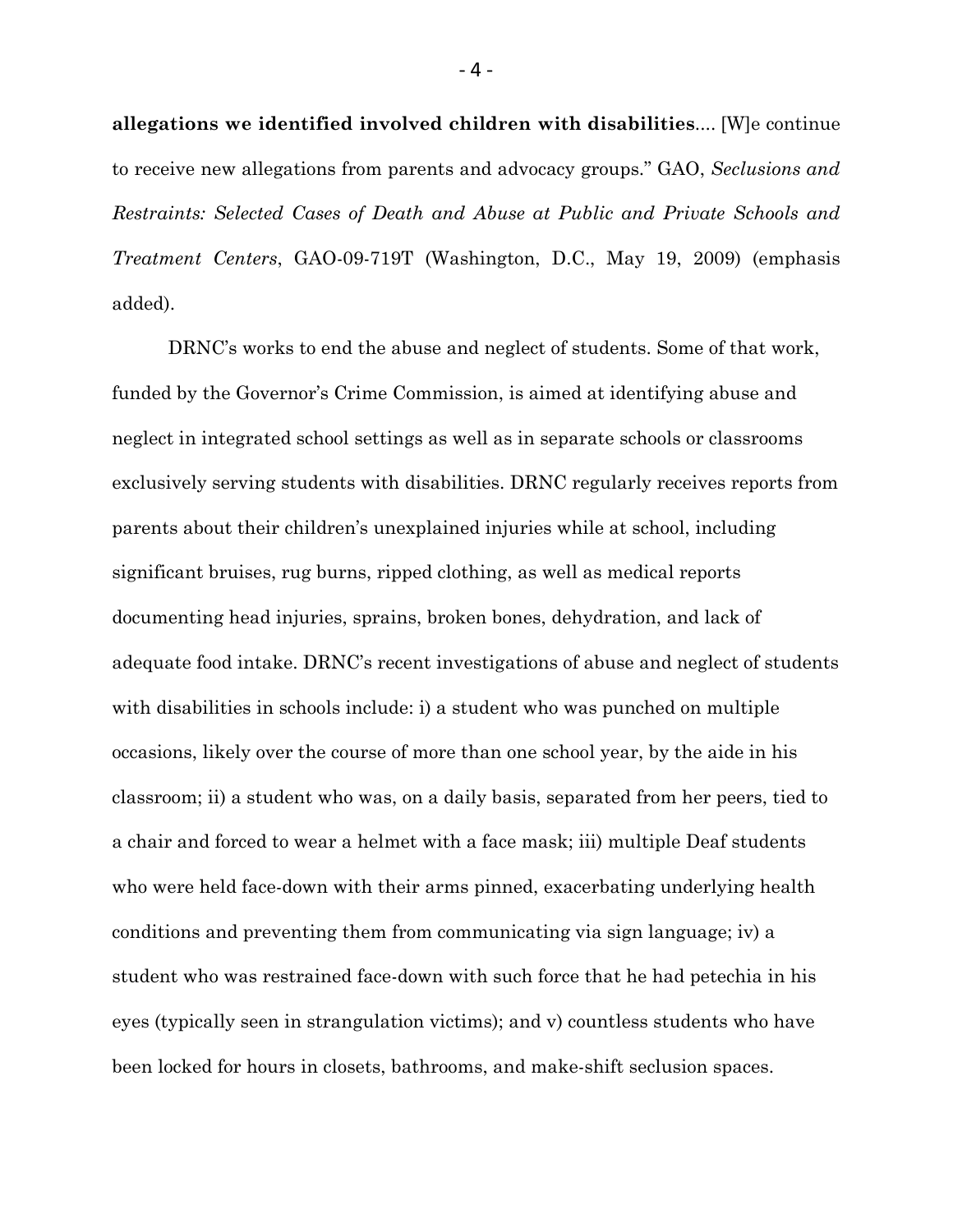Every student in North Carolina has the right to a sound basic education, including those who require protection against abuse in order to access their education. *Hoke County Bd. of Educ. v. State*, 358 N.C. 605, 620, 599 S.E.2d 365, 379 (2004) ("We read *Leandro* and our state Constitution, as argued by plaintiffs, as according the right at issue to all children of North Carolina, *regardless of their respective ages or needs*." (emphasis added).)[3](#page-8-0)

Students with disabilities who are being victimized at school are not being afforded equal access to education. To the extent that such victimization impairs students' ability to receive a sound basic education, they have suffered a constitutional injury that requires a remedy. *Deminski v. State Bd. of Educ.*, \_\_ N.C. App. \_\_, \_\_, 837 S.E.2d 611, 619 (2020) (Zachary, dissenting)(noting the lack of meaningful distinction between the failure to provide access to a sound basic education and permitting interference with access by bullying and harassment); *see also*, *Hoke*, at 615 (describing the state's obligation to provide the "*opportunity* for a sound basic education" (emphasis added)).

<span id="page-8-0"></span><sup>&</sup>lt;sup>3</sup> The Court has previously recognized an individual direct constitutional claim for interference with a student's right to education, where that interference was caused by assaultive behavior toward a student with a disability. *Craig v. New Hanover County Bd. of Educ*., 363 N.C. 334, 678 S.E.2d 351 (2009). *Craig* settled the issue in this case by holding that sovereign immunity is not a bar to a direct constitutional claim for interference with access to education. *Id.* at 342, 678 S.E.2d at 356-57. While the Court of Appeals majority in this case felt constrained by the decision in *Doe v. Charlotte-Mecklenburg Bd. of Educ*., the dissent in *Doe* correctly identified the inconsistency between *Craig* and the majority opinion in *Doe*. *Doe v. Charlotte-Mecklenburg Bd. of Educ*., 222 N.C. App. 359, 373, 731 S.E.2d 245, 254 (2012).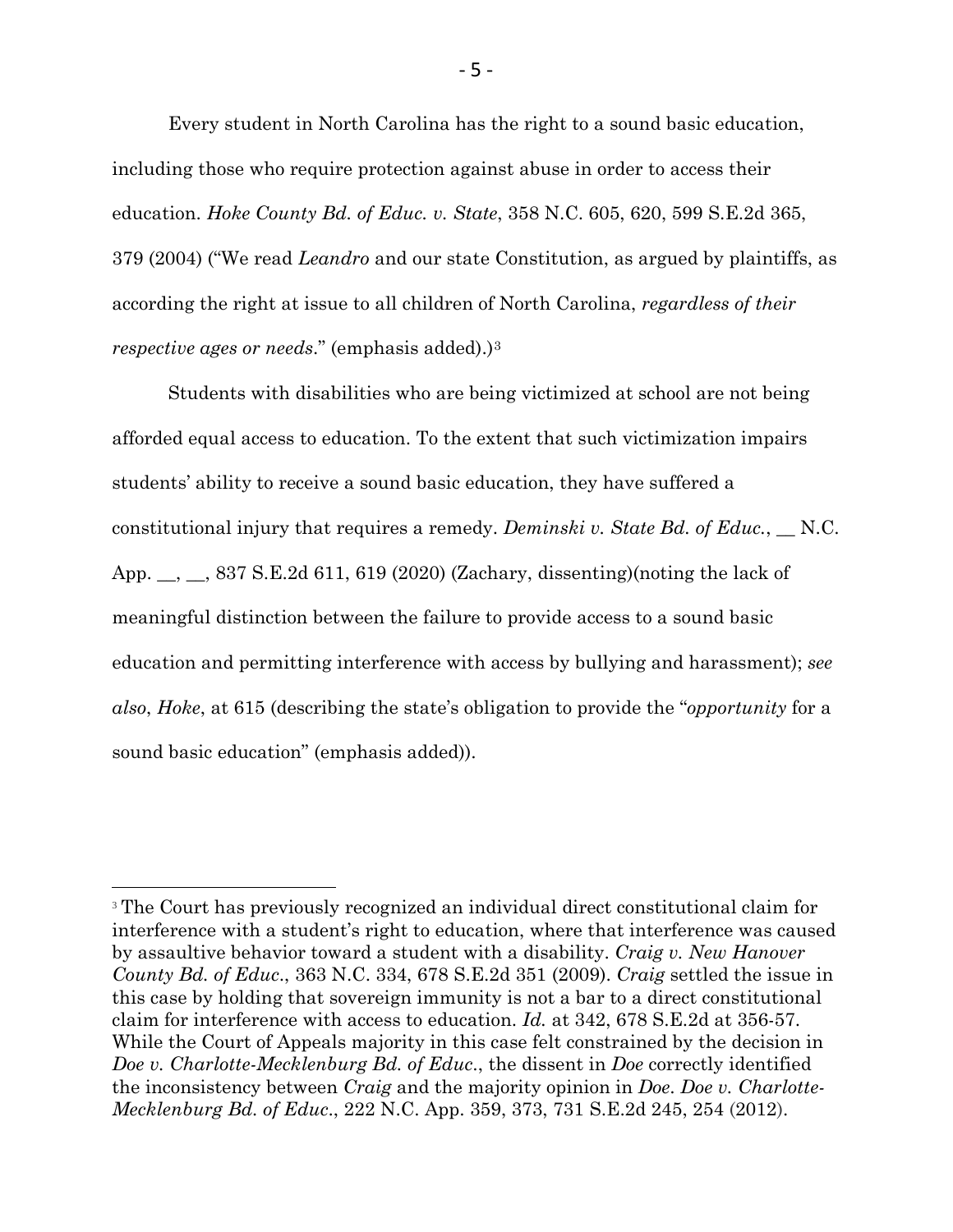# **II. The Court's Previously Articulated Standard for Establishing a**  *Leandro* **Claim Should Be Applied to Cases Involving Interference with Access to Education.**

Should the Court reach the issue of the standard applicable to individual constitutional claims for interference with access to education, DRNC urges the adoption of a standard that does not rest on the subjective mindset of the educational authority, but that measures the effect on the constitutionally protected rights of the child(ren) involved.

In *Leandro*, the Court held that a child's right to a sound basic education is violated where the educational authority has failed to ensure that the child has the opportunity to access such an education. *Leandro v. State*, 346 N.C. 336, 354, 488 S.E.2d 249, 259 (1997). The *Leandro* Court did not impose an intent, or even deliberate indifference, requirement as it relates to the relevant school authority; the effect on students is the gravamen of the constitutional violation. *Id.* at 357, 488 S.E.2d at 261 ("If on remand of this case to the trial court, that court makes findings and conclusions from competent evidence to the effect that defendants in this case are denying children of the state a sound basic education, a denial of a fundamental right will have been established".); *see also Hoke County Bd. of Educ. v. State*, 358 N.C. 605, 615, 599 S.E.2d 365, 377 (2004) (articulating the standard of liability as "a clear showing of harm to those within the zone of protection afforded by the constitutional provision(s)").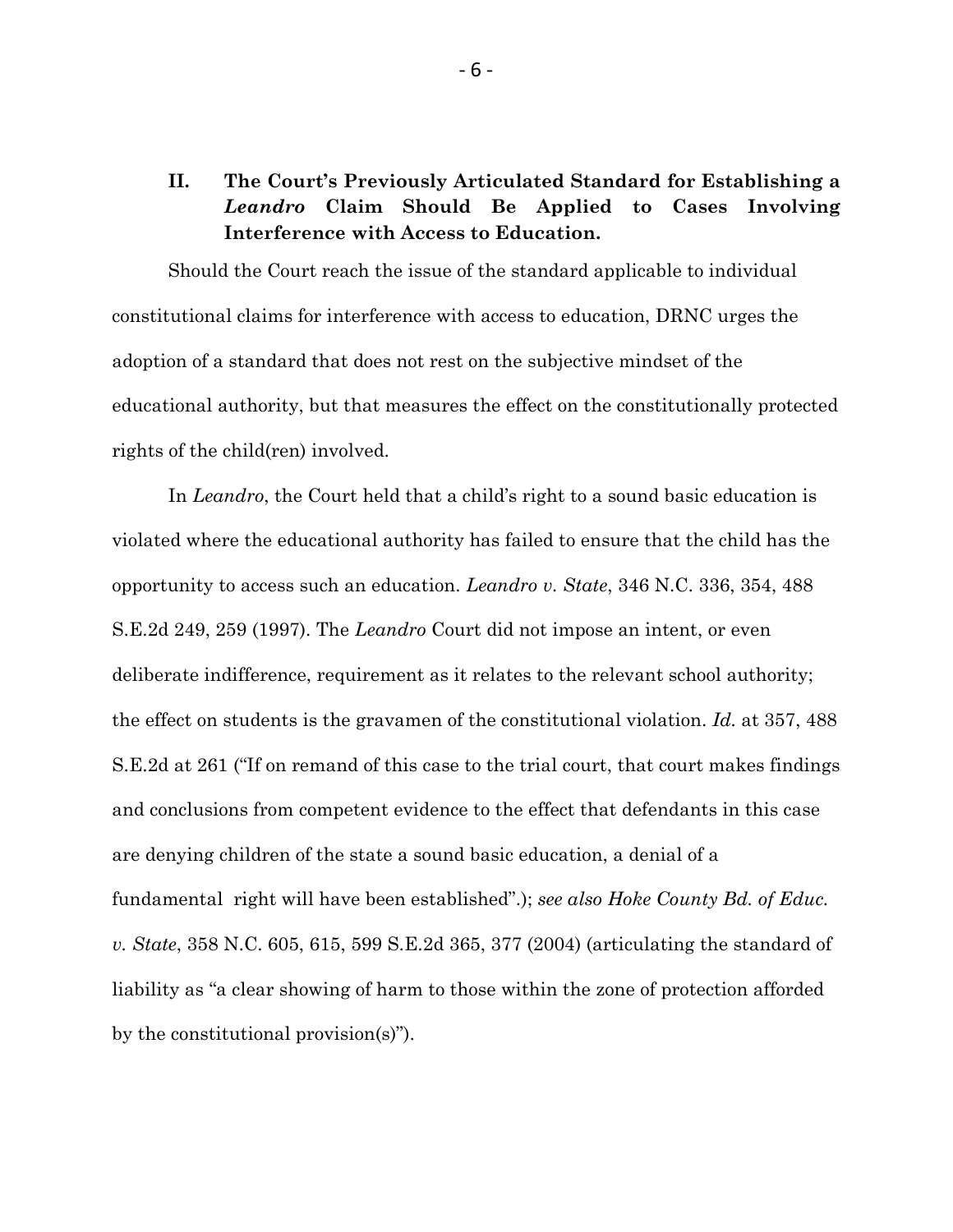The *Hoke* Court described the elements of liability as: whether the State has violated a fundamental right, and, if so, whether the State established a compelling governmental need for the violation. *Hoke* at 610, 599 S.E.2d at 374. The former is established where, in addition to a "clear showing of harm," the evidence is sufficient "to show that such a failure is primarily the result of action and/or inaction of the State." *Id*. at 631, 599 S.E.2d at 386. Thus, the question is not one of intent but causation, with the Court concluding that liability was established where "the evidence presented also demonstrated that a combination of State action and inaction contributed significantly to the students' failings." *Id*. at 605, 599 S.E.2d at 390.

With regard to whether peer or staff abuse or harassment interferes with an individual child's opportunity for education, the standard should be the same: whether action or inaction by the defendant in the particular case contributed to the harm. *See Deminski v. State Bd. of Educ.*, \_\_ N.C. App. \_\_, \_\_, 837 S.E.2d 611, 619 (2020) (Zachary, dissenting) ("[I]t would be credulous to differentiate, for constitutional purposes, between a student whose teacher refuses to teach math and a student whose teacher fails to intervene when other students' harassing and disruptive behavior prevents her from learning it".)[4](#page-10-0) Overlaying a requirement of

l

- 7 -

<span id="page-10-0"></span><sup>4</sup> While the Plaintiffs in this case seek damages, as opposed to injunctive relief, there is no reason that the determination of liability (as opposed to remedy) should differ. *See Hoke* at 643, 599 S.E.2d at 393 (discussing remedy separately from liability in its review of the trial court's order). To the extent that the Court would impose a higher standard with regard to damages, Amicus respectfully urges the Court to preserve the standard, articulated in *Hoke*, for injunctive relief.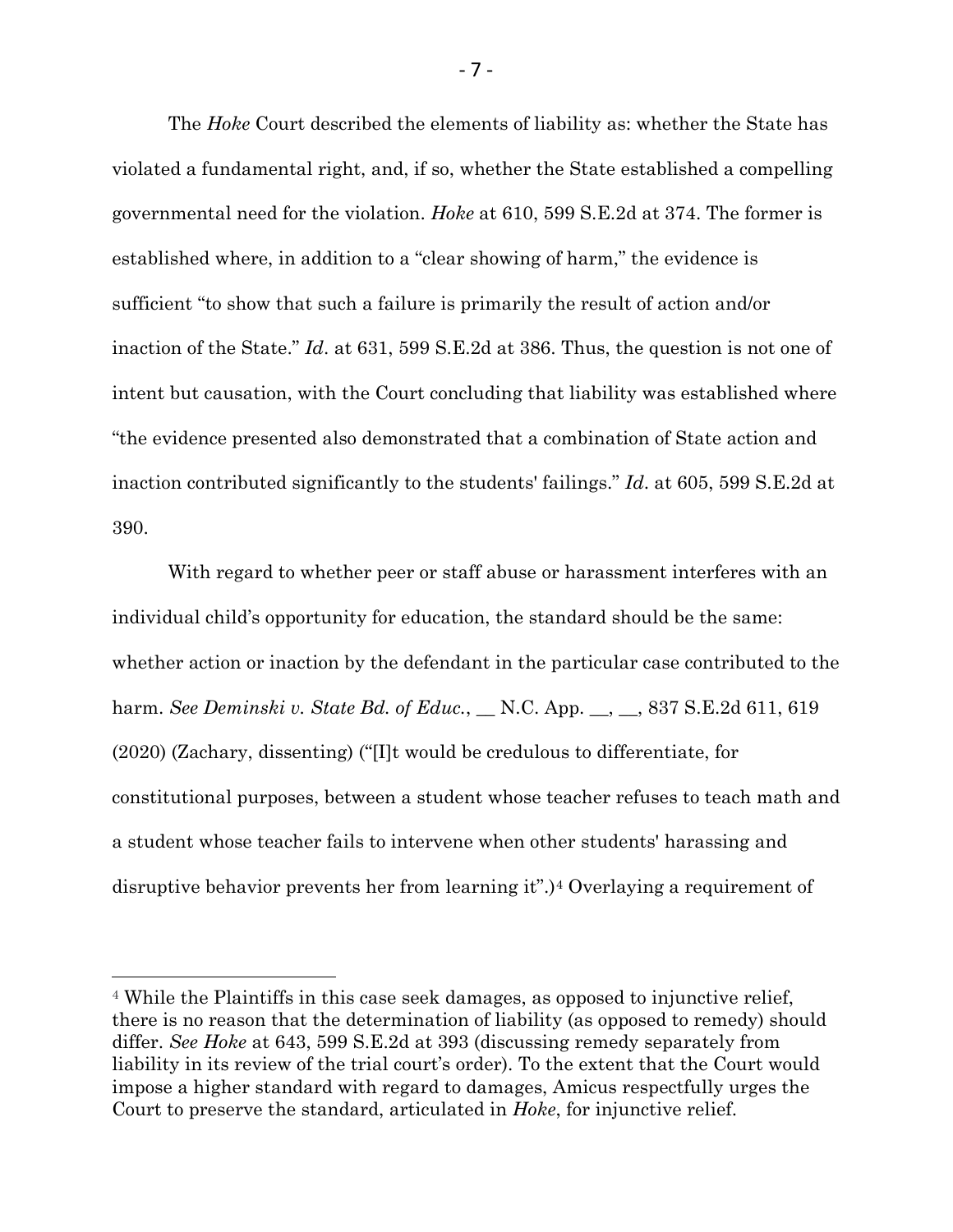deliberate indifference would be a retreat from *Leandro* and *Hoke*, and would render the rights at issue illusory in many cases. *See*, *e.g.*, *Sinn v. Lemmon*, 911 F.3d 412 (7th Cir. 2018) (applying the deliberate indifference standard to deny a remedy to an inmate beaten by gang members based on prison officials' contention that they were trying to hire more guards and that the prison has anti-gang policies)[5](#page-11-0); *and Porto v. Town of Tewksbury*, 488 F.3d 67, 73 (1st Cir. 2007) (overturning jury verdict in favor of plaintiffs (a child with a developmental disability and his parents) and holding that "a claim that the school system could or *should have done more* is insufficient to establish deliberate indifference" where the school was aware of a multi-year pattern of inappropriate sexual conduct prior to the incident at issue)(emphasis added).[6](#page-11-1) *See also* Catharine A. McKinnon, In Their Hands: Restoring Institutional Liability for Sexual Harassment in Education, 125 Yale L.J. 2038, 2041 (2016).<sup>[7](#page-11-2)</sup> (concluding that the deliberate indifference standard in Title IX harassment claims "permits a wide margin of tolerance" of harassment,

<span id="page-11-0"></span><sup>&</sup>lt;sup>5</sup> The inmate's evidence showed: that he was beaten by gang members in an understaffed prison in which officials were aware of significant gang activity; that he made complaints about continued threats from the same gang and notified prison officials that two other inmates were beaten a second time by the same gang; and that after his verbal and written complaints, he himself was beaten again by the same gang. *Sinn*, 911 F.3d at 420.

<span id="page-11-1"></span><sup>6</sup> The school received multiple reports by the students, parents and school staff, of repeated incidents of sexual contact between the same two students at school and on the school bus from fourth to seventh grades. The school continued to place the boys in the same class, despite the fact that the plan for addressing the inappropriate conduct – which formed the basis for finding no deliberate indifference - was to separate the boys. *Porto*, 488 F.3d at 70-71.

<span id="page-11-2"></span><sup>7</sup> Available at: [https://www.yalelawjournal.org/feature/in-their-hands-restoring](https://www.yalelawjournal.org/feature/in-their-hands-restoring-institutional-liability-for-sexual-harassment-in-education)[institutional-liability-for-sexual-harassment-in-education.](https://www.yalelawjournal.org/feature/in-their-hands-restoring-institutional-liability-for-sexual-harassment-in-education)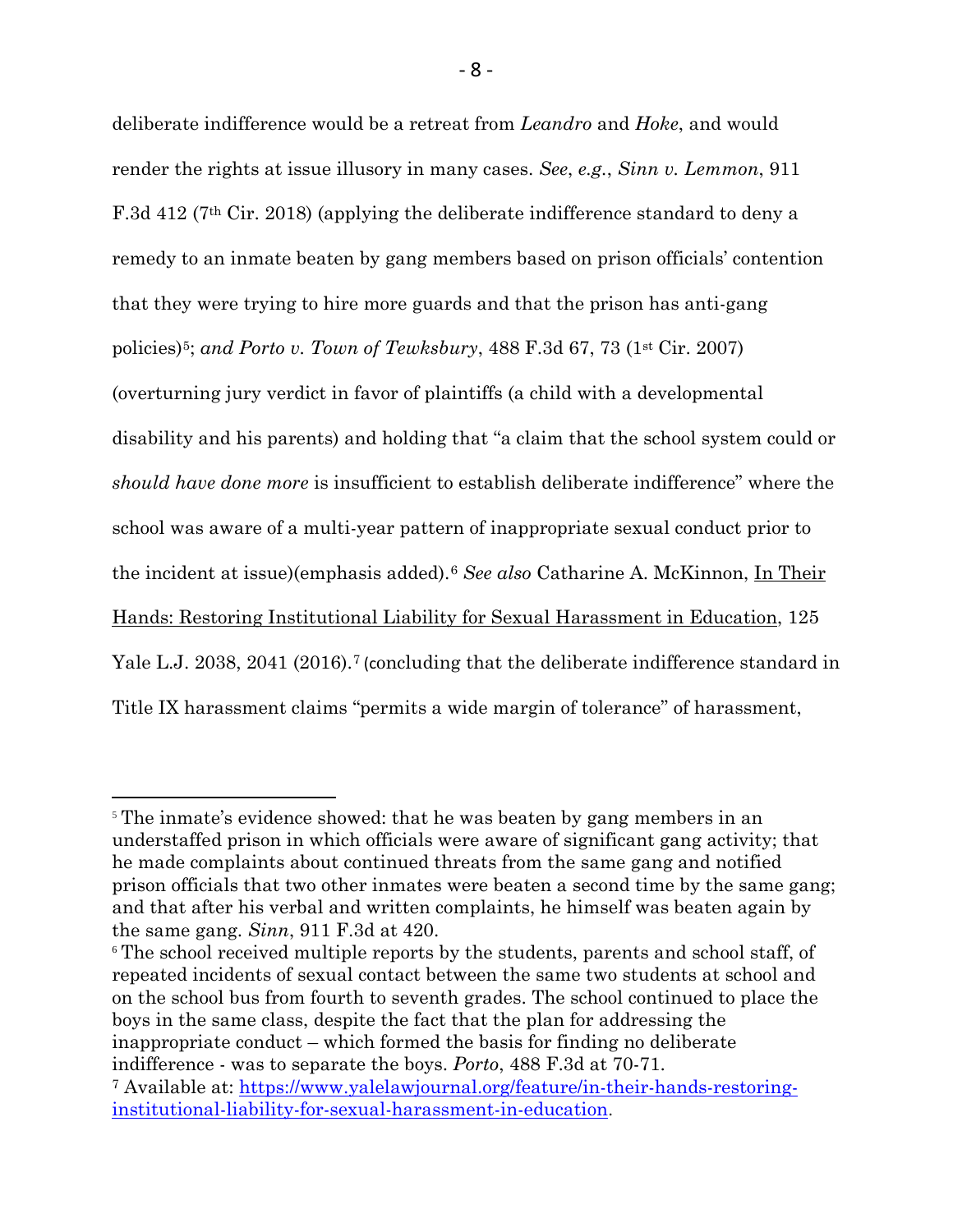precluding liability even where complaint handling has been "concededly callous, incompetent, unresponsive, inept, and inapt").

The concept of deliberate indifference, which centers on conscious choice and is measured in unreasonableness of procedural steps rather than in substantive … outcomes, produces an incentive for schools to go through the motions with an eye primarily to looking as if action is being taken, rather than to redressing the injury, stopping the abuse, or addressing the climate in the environment that produced and permitted it.

### *Id*. at 2091-92.

School boards do not have to exhibit subjective intent or deliberate indifference for bullying by peers or abuse by staff to have a devastating effect on a child's access to a sound basic education. A requirement for such a showing before a child can obtain relief would be contrary to *Leandro* and *Hoke*, as well as to the Court's history of interpreting our state Constitution in favor of the protection and enforcement of individual rights. *See e.g., Tully v. City of Wilmington*, 370 N.C. 527, 533, 810 S.E.2d 208, 214 (2018) (reiterating that "[w]e give our Constitution a liberal interpretation in favor of its citizens with respect to those provisions which were designed to safeguard the liberty and security of the citizens in regard to both person and property") (citations and internal quotation marks omitted); *see also*, *State v. Carter*, 322 N.C. 709, 724, 370 S.E.2d 553, 562 (1988) (declining to adopt a "good faith" exception to North Carolina's exclusionary rule that would circumscribe a constitutional protection based on the subjective mindset of the state actor).

While DRNC supports Plaintiffs' position with regard the justiciability of the right to access a sound basic education in this context, the deliberate indifference standard proposed by Plaintiffs is contrary to *Leandro* and *Hoke*, and is ill-suited to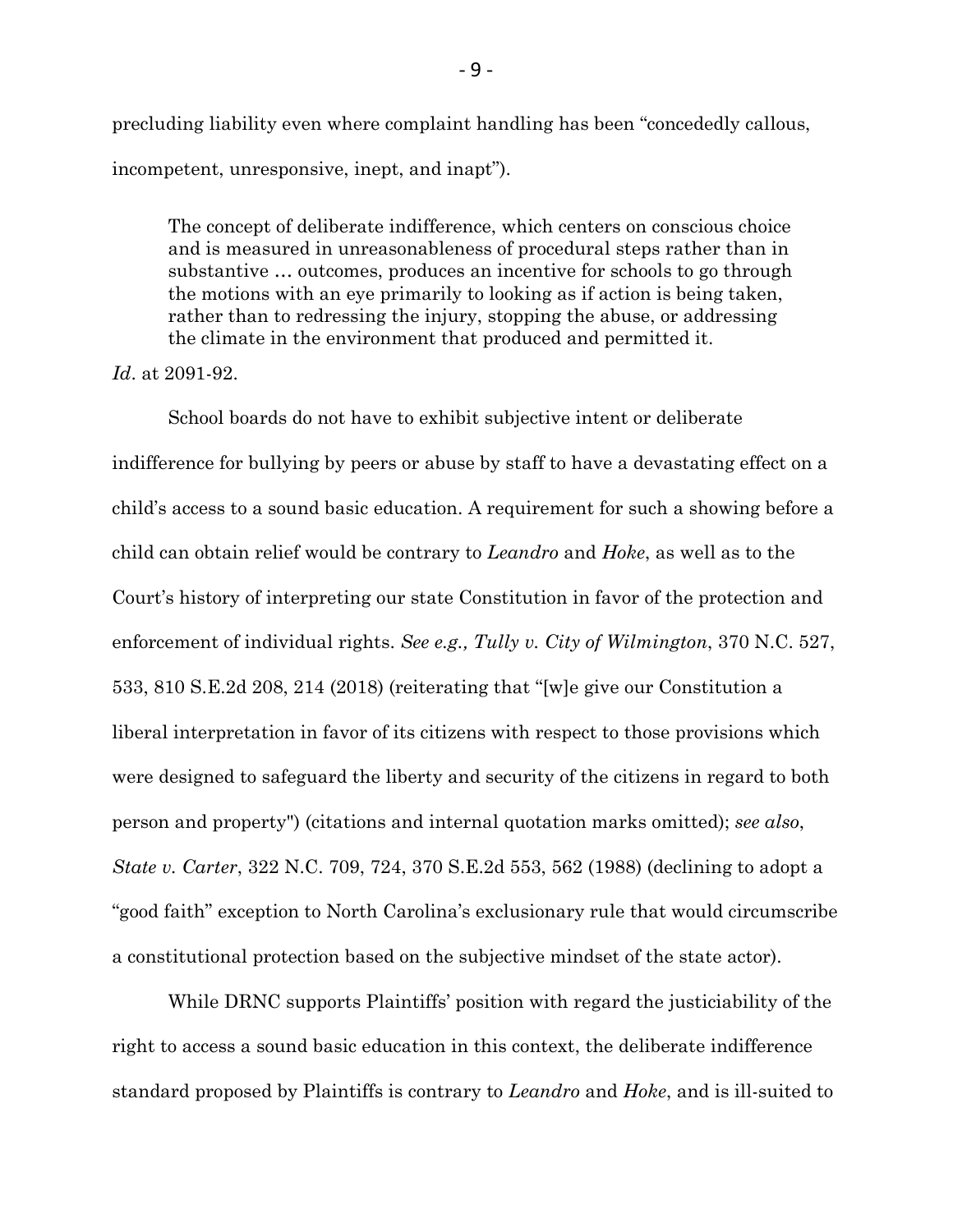protect the constitutional rights of students who are subject to harm that rises to the level of interfering with their access to their education.

### **CONCLUSION**

DRNC urges the Court to reverse the Court of Appeals decision in this case, affirm the right of every child to be free of abuse that interferes with the opportunity to access a sound basic education, and retain the standard articulated in *Hoke* that ensures enforcement of that right so long as there is a clear showing of interference caused by the action or inaction of the relevant school authorities.

Respectfully submitted, this 5th day of August, 2020.

#### DISABILITY RIGHTS NORTH CAROLINA

\_\_Electronically Submitted\_\_\_\_\_\_\_\_\_\_\_\_\_\_\_\_ Lisa Grafstein N.C. Bar No. 22076 [Lisa.grafstein@disabilityrightsnc.org](mailto:Lisa.grafstein@disabilityrightsnc.org)

I certify that the attorney listed below has authorized me to list her name on this document as if they had personally signed it.

Virginia Fogg N.C. Bar No. 21116 Virginia.fogg@disabilityrightsnc.org

3724 National Drive Suite 100 Raleigh, North Carolina 27612 (919) 856-2195